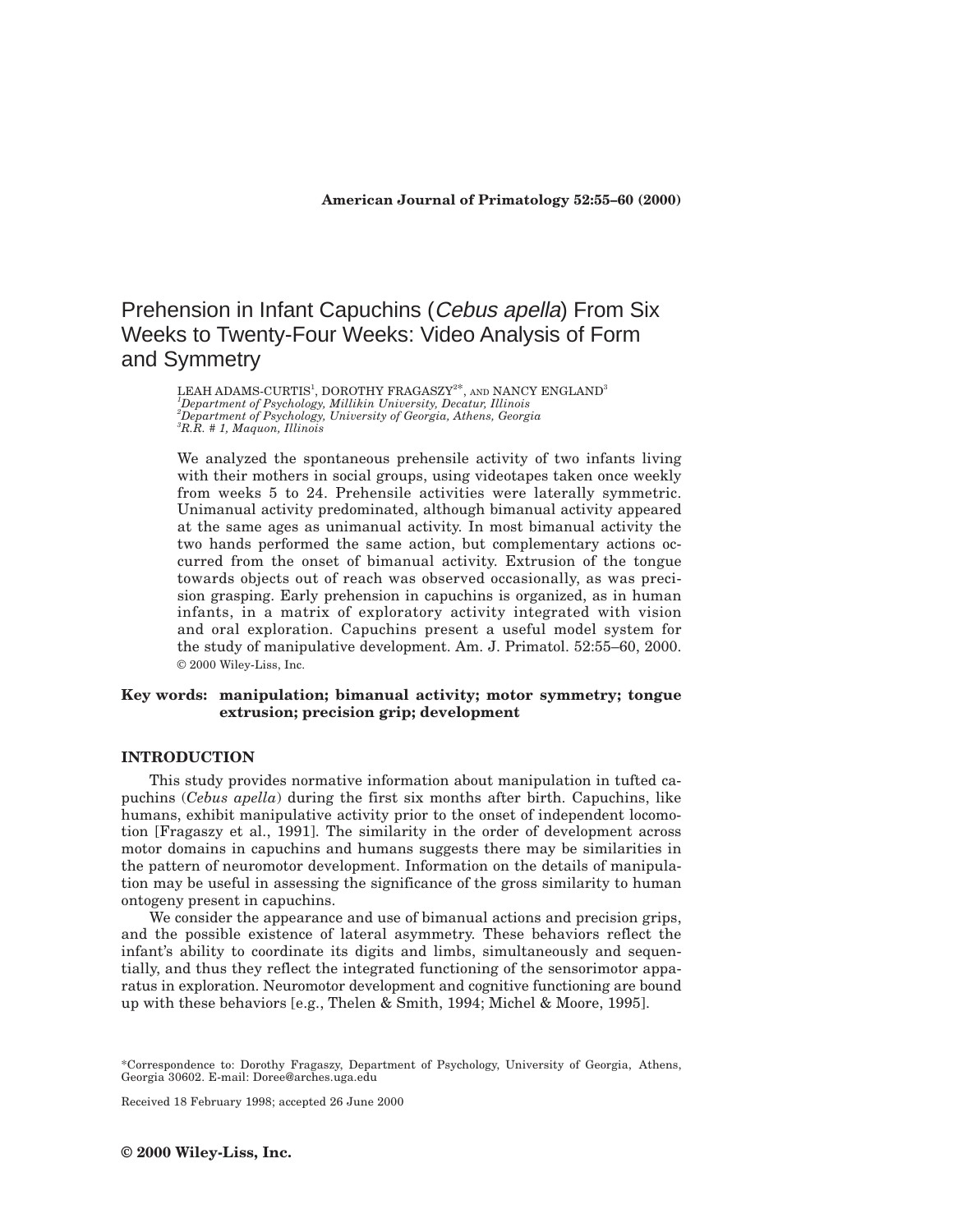## **56 / Adams-Curtis et al.**

## **METHODS**

Two female infant tufted capuchins were videotaped for 30 min each at 7-day intervals from week 5 (days 29–35) through week 24 (days 121–128). We videotaped the two infants in their home enclosure with their mothers and other members of their social groups (one adult male, 5–6 adult females, and their offspring). The rooms contained perches, straw bedding, and a wide variety of hanging swings and smaller portable objects. Food and water were available ad libitum [see Fragaszy & Adams-Curtis, 1991, for a complete description of housing]. The principal daily feeding occurred at about 8 A.M.; a second feeding occurred in midafternoon between 3:30 and 4 P.M.

We scheduled videotaping between 9 A.M. and 3 P.M. Videotaping was done from behind large windows at the front of the enclosure. Taping stopped if infants fell asleep and resumed when they awoke, so the sample reflects the time when the infants were (primarily) awake. Manipulative acts and other acts of interest, and the targets to which they were directed, were scored from the tapes during slow-motion playback using the vocabulary shown in Table 1. For scoring purposes, an act began with contact to an object, and ended when contact ended. The data set is composed of 2,620 acts.

For each act we recorded the hand (left or right) used to perform the action. For Pull and for Handle we recorded the form of grip (power or precision). In a power grip the object was supported so that movement of the object required movement of the wrist or arm. In a precision grip an object was supported so that movement could have been achieved by moving the fingers. We also differentiated unimanual and bimanual actions. Bimanual acts involved both hands acting at the same time during some portion of a single bout of contact. If the actions of the two hands had no temporal overlap, we scored them as separate unimanual acts.

Bimanual activity was further examined by breaking it into four categories in accord with whether the two hands performed 1) the same action directed

| Hands            |                                                                                                                                                                                       |
|------------------|---------------------------------------------------------------------------------------------------------------------------------------------------------------------------------------|
| Touch            | Any non-grasping contact with a surface or object, including scraping,<br>patting, and rubbing                                                                                        |
| Grasp            | Fingers are closed around object; pulling object toward palm of hand                                                                                                                  |
| Pull             | A grip which brings an object to the animal, or animal to the object                                                                                                                  |
| Hold             | A grip in which fingers are on two sides of an object and the object is not<br>supported on the palm                                                                                  |
| Directed reach   | Arm extended in same direction as face. Act begins when arm first<br>begins extension, and ends when either arm or face begins<br>redirection. No contact of hand with object occurs. |
| Mouth            |                                                                                                                                                                                       |
| Touch            | Mouth touches object (includes licking, biting, and sniffing)                                                                                                                         |
| Tongue extrusion | Tongue extended toward an object without making contact                                                                                                                               |
| Targets          |                                                                                                                                                                                       |
| Self             |                                                                                                                                                                                       |
| Another animal   |                                                                                                                                                                                       |
| Perch or wall    |                                                                                                                                                                                       |
| <b>Branch</b>    |                                                                                                                                                                                       |
| Browse or straw  |                                                                                                                                                                                       |
| Food             |                                                                                                                                                                                       |
| Other            |                                                                                                                                                                                       |
|                  |                                                                                                                                                                                       |

**TABLE I. Definitions of Acts and Targets**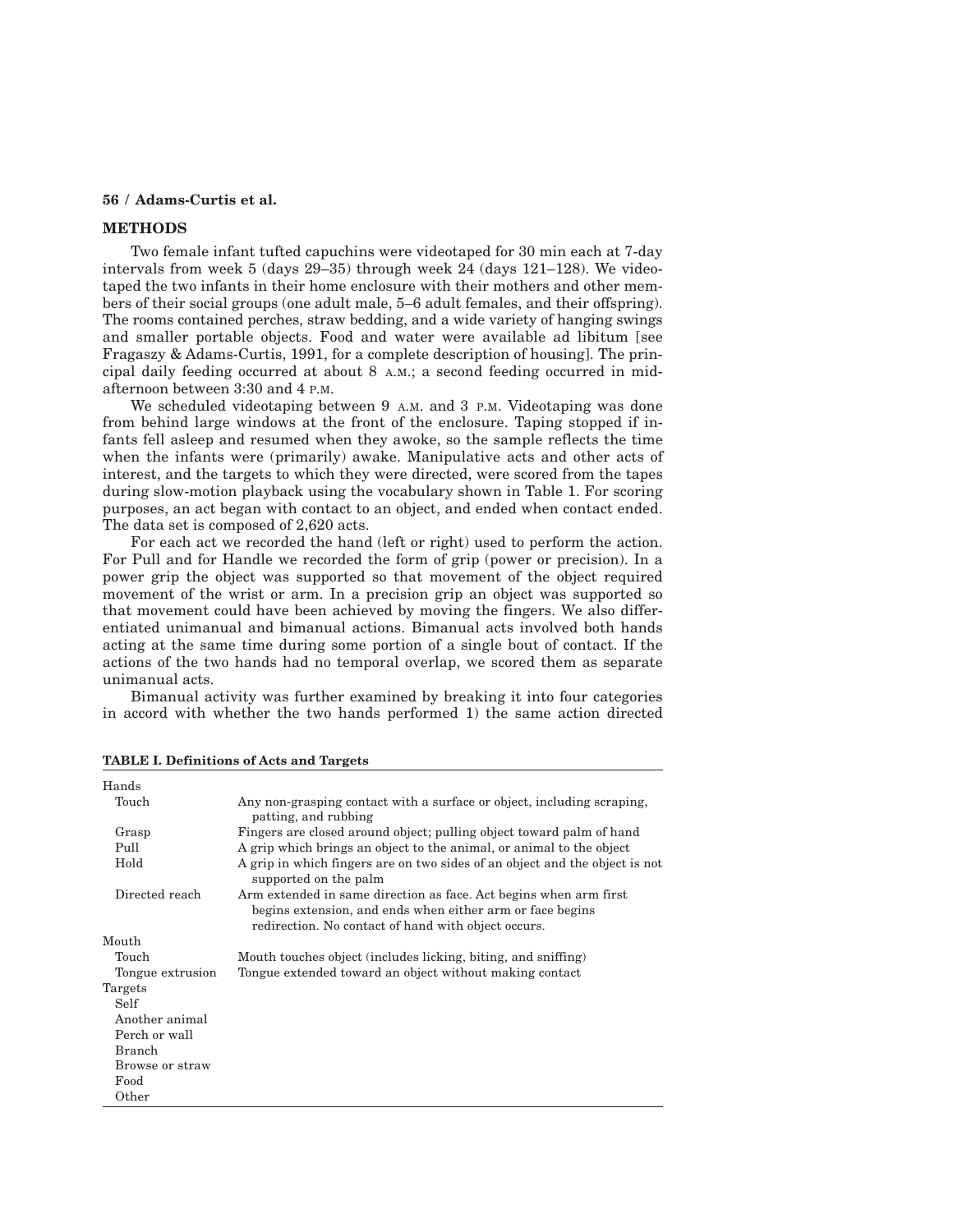## **Development of Prehension in Capuchins / 57**

toward the same target (Isomorphic), 2) different actions directed toward the same target (Complementary), 3) the same action directed toward different targets (Redundant), or 4) different actions directed toward different targets (Differentiated). We also recorded tongue extrusion.

One person scored the tapes of the first infant through 23 weeks of age, and scored the tapes of the second infant through 8 weeks of age. A second person scored the remainder of the taped sessions. We calculated inter-observer reliability as percent agreement between the two scorers for the 30-min session of one infant at 17 weeks of age. Out of 140 acts total, agreement for frequency of use of the left and right hands was  $80\%$  and  $94\%$ , respectively (mean =  $88\%$ ). Percent agreements for the frequency of occurrence of particular acts were: 81%, Grasp; 100%, Touch; and 75%, involves mouth. All other acts were scored too infrequently (< 3 times for both observers) to calculate a meaningful measure of agreement.

For Subject 1, videotapes for all weeks were scored except 12, 21, and 22, which were inadvertently lost. From these data, we determined that manipulation did not change dramatically across weeks after week 14. For Subject 2, even weeks past 15 were not scored. Thus, the values presented in this report are for the two subjects for weeks 5–11 and 13–15, 17, 19, and 23. One subject is represented in weeks 12, 16, 18, 20, and 24.

## **RESULTS**

Manual activity appeared in week 6 for one infant, and for the other in week 7. The frequency of activity increased dramatically in weeks 9 and 10. Thereafter it varied about a mean of 154 acts per hour (see Fig. 1). Subject 1 exhibited almost all behaviors about a week earlier than Subject 2.

Overall, unimanual actions occurred at a higher rate than bimanual actions (75 per hour, unimanual acts, vs. 46, bimanual acts). Fifty-two percent of unimanual acts consisted of grasping objects; 32% of touching. Holding, pulling, and directed reaching accounted for another 12% of unimanual manipulation. The average rate of unimanual touching increased from 3 times per hour in week 7 to 51 times per hour in week 10. Unimanual grasping reached a similar rate a week later. The rate of performing all other acts remained low (<10 times per hour) throughout the study.

We scored 465 (Subject 1) and 256 bimanual actions (Subject 2). Grasp was the first action to be performed bimanually. Both infants began grasping objects bimanually in the same week that they began grasping unimanually (week 6 in one subject; week 8 in the other). Other bimanual actions were either preceded in appearance by the unimanual counterpart action, or appeared in the same week as the unimanual action. The rate of both unimanual and bimanual activity rapidly increased at first, and then stabilized (see Fig. 1).

The largest proportion (70–74%) of bimanual activity involved Isomorphic actions. Complementary actions constituted approximately 10–18%, Redundant actions 7–13%, and Differentiated actions 4–5% of bimanual activity. The distribution of bimanual activity across these four categories remained relatively stable across weeks. Complementary actions first appeared in weeks 8 and 9. The most common Complementary pattern was for one hand to hold or grasp an object or substrate, and the other hand to touch it. We further examined the role of the two hands in Complementary actions by categorizing Pull, Grasp, and Hold as support when paired with Touch in complementary activity and Hold as support when Pull was the active element. Support and manipulation of objects in Complementary activity were evenly distributed across hands (Left hand support, Sub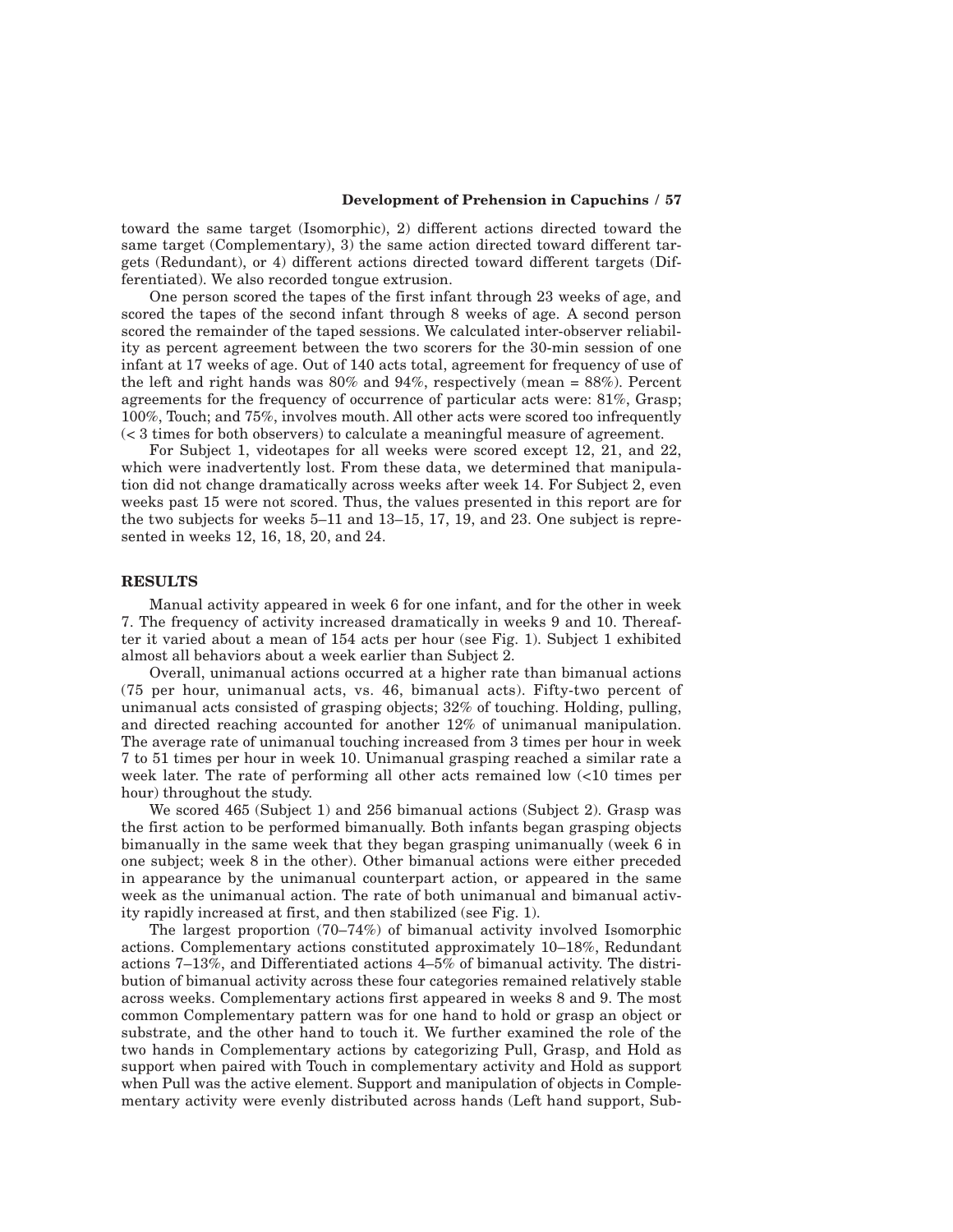**58 / Adams-Curtis et al.**



**Rates per Hour of Manual Activity** 

Fig. 1. Rate per hour of prehensile acts per week for each subject. Subject 1 is depicted by open squares, and Subject 2 by solid squares. Subject 1 performed all acts at a rate of 594 acts per hour, which is off the scale of the graph, in week 18.

ject  $1 = 23$  and Subject  $2 = 24$  occurrences; Left hand manipulation, Subject  $1 =$ 26 and Subject 2 = 20 with three ambiguous cases) and across weeks. There is no evidence in our data of an emerging preference for one hand to take the active role in manipulation.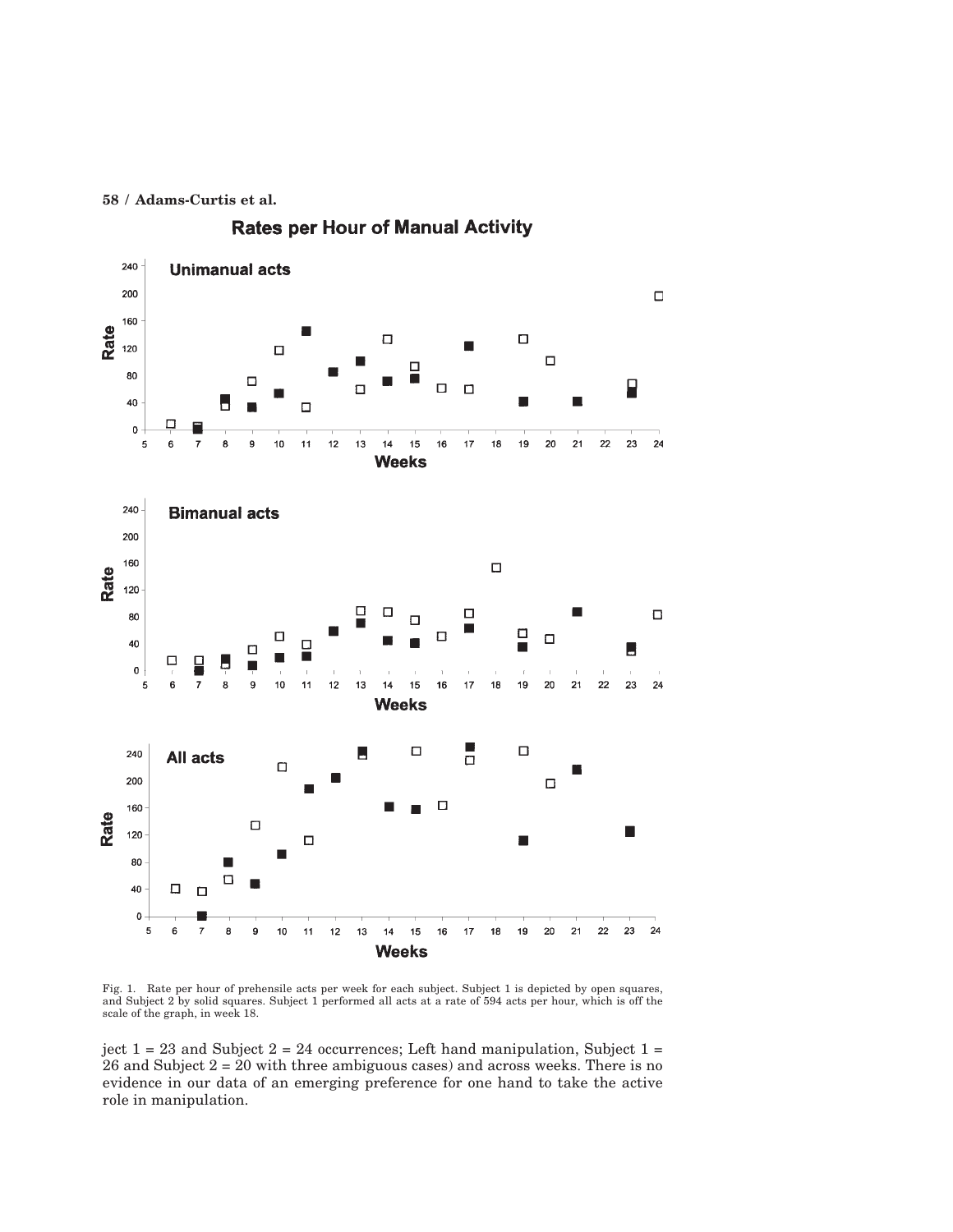## **Development of Prehension in Capuchins / 59**

A precision grip was first recorded in week 8, but was used infrequently by both infants, and no change was evident in its frequency. The weekly proportional contribution of manipulation which incorporated the precision grip ranged from 0–35% per infant.

We found no evidence of lateral asymmetry in unimanual actions. Use of the two hands appeared to be randomly distributed across weeks. For Subject 1, use of the left hand ranged from 100% (week 8) to 25% (week 11). After week 9, use of the left hand varied between 25–75% of unimanual activity. For Subject 2, use of the left hand ranged from 0% (week 6) to 100% (week 7). After week 7, use of the left hand was within 25–75% of all unimanual activity. Given that manual activity was infrequent up to week 8, a difference of one to three actions for one hand or the other could produce a large difference in percentage use of each hand during these early weeks.

One infant first used her mouth in exploration (to touch a surface) in week 6, and the second infant in week 8. Both infants performed over 80% of exploration with the mouth in conjunction with activity by one or both hands. Subject 1 occasionally used the mouth alone through 24 weeks, and Subject 2 through week 14. Extending the tongue toward an object occurred occasionally (eight times between weeks 8 and 13 in one subject; three times between weeks 10 and 19 in the other). The hands or mouth generally contacted an object within a few seconds following extension of the tongue. The infants never used the tail or feet to prehend objects.

The two infants first touched other animals or nearby surfaces (e.g., the perch) with their hands. Actions directed toward their own bodies appeared during week 8 in both infants. Manipulation of other animals peaked in weeks 8 through 10 for both infants. The infants first contacted smaller portable objects (straw, browse, food) in weeks 11 and 13, activities that were enabled by the infants beginning to move off a carrier and to encounter objects on their own. The self and food were the least frequent targets of manipulation, accounting for 2% and 12% of activity for the two infants. Most activity with food occurred after week 17. All classes of targets elicited uniform proportions of unimanual and bimanual activity, and uniform proportions of unimanual actions with the left and right hands.

## **DISCUSSION**

This study replicates the findings of previous studies of manipulative development in tufted capuchins [Fragaszy, 1989; Adams-Curtis & Fragaszy, 1994; Byrne & Suomi, 1995]. In addition, this study showed that bimanual actions appeared close in time to the unimanual version of the same actions. Complementary actions were observed as soon as manipulation began to be frequent (8 and 9 weeks). Infants did not develop stable preferences for the use of one hand over the other.

We also showed that the consistency of manual activity documented previously using real-time data collection methods [Adams-Curtis & Fragaszy, 1994; Byrne & Suomi, 1995] extends to the organization of activity by the two hands, singly or together, and the involvement of other body parts (mouth, feet, tail). The findings suggest that neuromotor development is not the limiting factor in manipulative development of the older infant (16 weeks and on). The onset of selffeeding in the fifth month or later in captivity and in nature therefore does not reflect an inability to manage the manual aspects of feeding earlier in life. Other characteristics (such as dentition or body size) probably have greater influence on feeding activity than do manual capabilities [Fragaszy & Adams-Curtis, 1997].